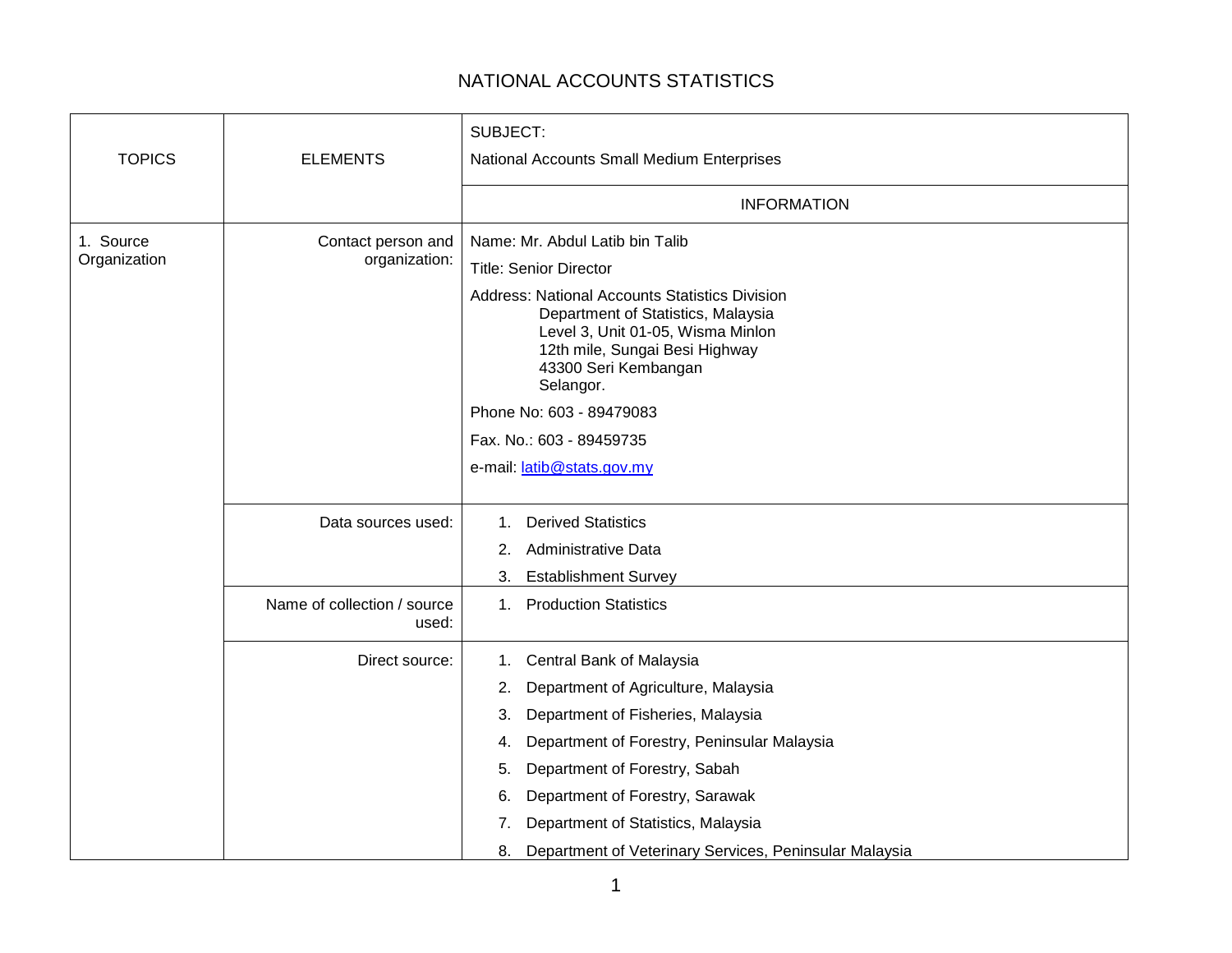| <b>TOPICS</b>                               |                                          | SUBJECT:                                         |
|---------------------------------------------|------------------------------------------|--------------------------------------------------|
|                                             | <b>ELEMENTS</b>                          | National Accounts Small Medium Enterprises       |
|                                             |                                          | <b>INFORMATION</b>                               |
|                                             |                                          | Department of Veterinary Services, Sabah<br>9.   |
|                                             |                                          | 10. Department of Veterinary Services, Sarawak   |
|                                             |                                          | 11. Federal Agriculture Marketing Authority      |
|                                             |                                          | 12. Financial Statements from Companies          |
|                                             |                                          | 13. Malaysia Pepper Board                        |
|                                             |                                          | 14. Malaysian Cocoa Board                        |
|                                             |                                          | 15. Malaysian Palm Oil Board                     |
|                                             |                                          | 16. Malaysian Pineapple Industry Board           |
|                                             |                                          | 17. Malaysian Rubber Board                       |
|                                             |                                          | 18. Minerals and Geoscience Department           |
|                                             |                                          | 19. National Kenaf and Tobacco Board, Malaysia   |
|                                             |                                          | 20. National Property Information Centre (NAPIC) |
|                                             |                                          | 21. National Timber Industry Policy (NATIP)      |
|                                             |                                          | 22. Petroliam Nasional Berhad (PETRONAS)         |
|                                             |                                          | 23. Royal Malaysian Customs Department           |
|                                             |                                          |                                                  |
|                                             | Source periodicity:                      | Annual                                           |
|                                             | Source metadata:                         | Under development                                |
|                                             | Date last input received from<br>source: | 5 months after the reference year                |
| 2. Data<br>Characteristic and<br>Collection | Variables collected:                     | Revenue<br>1.                                    |
|                                             |                                          | Sales<br>2.                                      |
|                                             |                                          | Production<br>З.                                 |
|                                             |                                          | Prices<br>4.                                     |
|                                             |                                          | Expenditure<br>5.                                |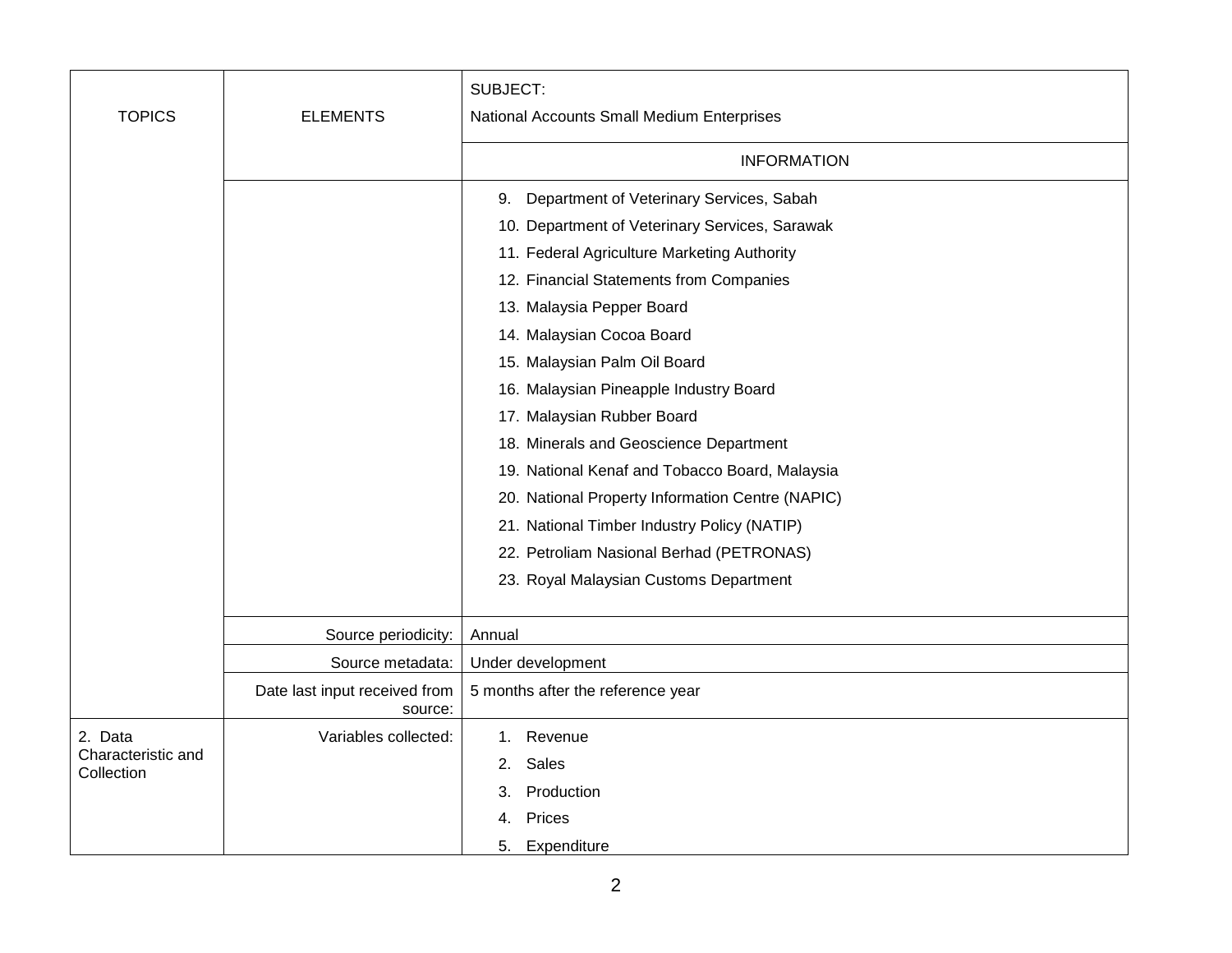| <b>TOPICS</b>                                      | <b>ELEMENTS</b>                               | SUBJECT:<br>National Accounts Small Medium Enterprises             |
|----------------------------------------------------|-----------------------------------------------|--------------------------------------------------------------------|
|                                                    |                                               | <b>INFORMATION</b>                                                 |
|                                                    |                                               | Employment<br>6.                                                   |
|                                                    | Sampling:                                     | n.a                                                                |
|                                                    | Periodicity:                                  | Annual                                                             |
|                                                    | Reference period:                             | Calendar year                                                      |
|                                                    | Base period:                                  | $2010=100$                                                         |
|                                                    | Date last updated:                            | Annual                                                             |
|                                                    | Link to release calendar:                     | Advanced release calendar                                          |
|                                                    | Other data characteristics and<br>collection: | n.a                                                                |
| 3. Statistical                                     | Statistical population:                       | All economic activities within the 2008 SNA production boundary.   |
| Population and<br>Scope of the Data                | Geographical coverage:                        | Malaysia                                                           |
|                                                    | Sector coverage:                              | All economic sectors                                               |
|                                                    | Institutional coverage:                       | n.a                                                                |
|                                                    | Item coverage                                 | n.a                                                                |
|                                                    | Population coverage:                          | 1174 industry (by 5 digit MSIC 2008)                               |
|                                                    | Product coverage:                             | n.a                                                                |
|                                                    | Other coverage:                               | n.a                                                                |
| 4. Statistical<br>Concepts and<br>Classifications  | Key statistical concepts used:                | System of National Accounts 2008 (2008 SNA)                        |
|                                                    | Classifications used:                         | Malaysia Standard Industrial Classification 2008 (MSIC 2008)<br>1. |
| Used                                               |                                               | Classification of the Functions of Government (COFOG)<br>2.        |
| 1. Statistical<br>Computation and<br>Dissemination | Aggregation and consolidation:                | National level                                                     |
|                                                    | Estimation:                                   | By economic activity level                                         |
|                                                    | Imputation:                                   | By economic activity level                                         |
|                                                    | Transformations:                              | n.a                                                                |
|                                                    | Validation:                                   | n.a                                                                |